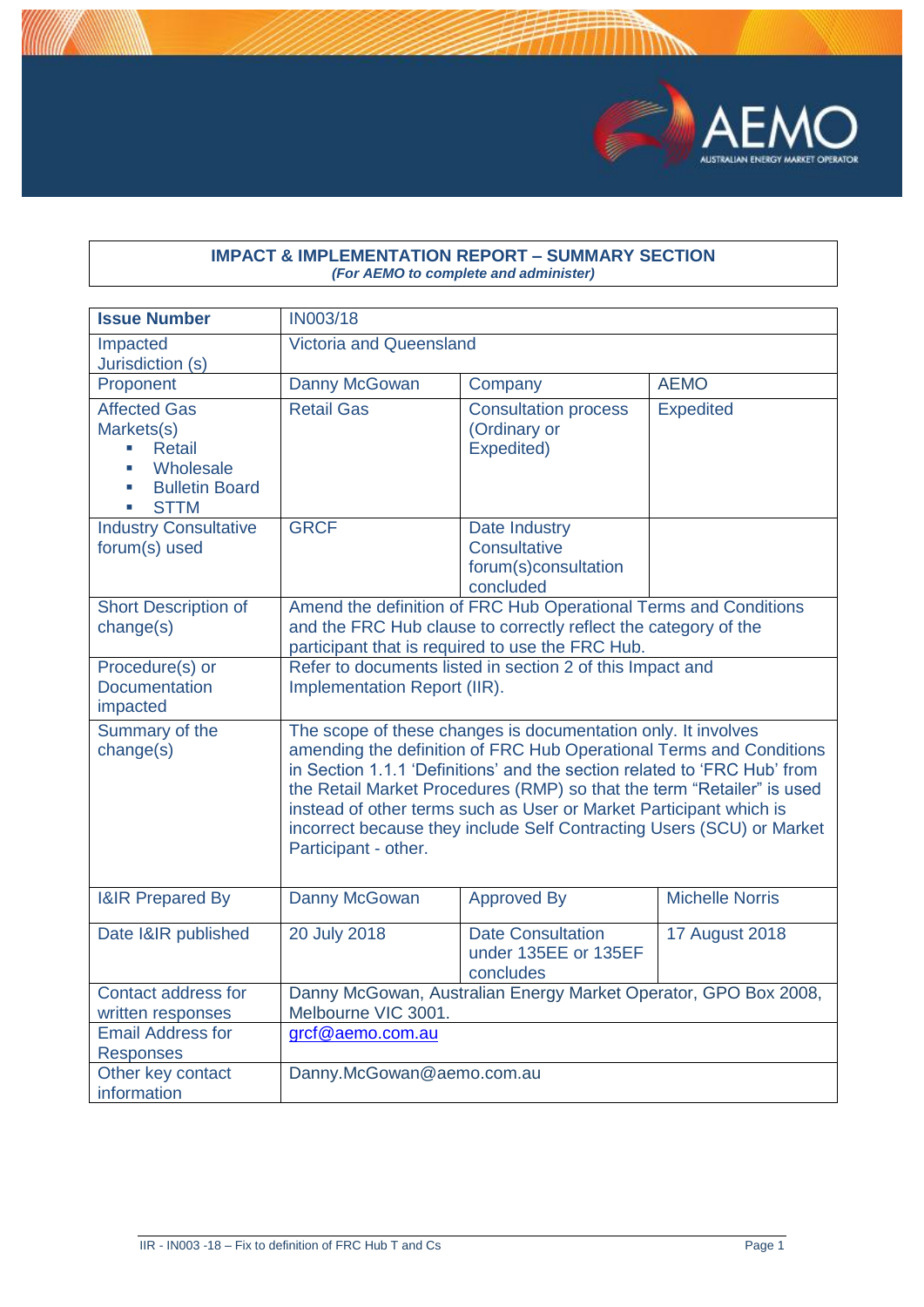# **IMPACT & IMPLEMENTATION REPORT – DETAILED REPORT SECTION**

| <b>CRITICAL EXAMINATION OF PROPOSAL</b>                                                                                                                         |                                                                                                                                                                                                                                                                                                                                                                                                                                                       |  |
|-----------------------------------------------------------------------------------------------------------------------------------------------------------------|-------------------------------------------------------------------------------------------------------------------------------------------------------------------------------------------------------------------------------------------------------------------------------------------------------------------------------------------------------------------------------------------------------------------------------------------------------|--|
| 1. Description of<br>change(s) and reasons<br>for change(s)                                                                                                     | changes proposed in this IIR involve<br>aligning<br>the<br>The<br>documentation with existing operational processes. The changes<br>involve minor rewording of some sections of the Victorian and<br>Queensland Retail Market Procedures. None of these changes<br>alter any of the existing obligations placed on participants or<br>AEMO.<br>An explanation of each change and the precise amendments are<br>described in Attachment A of this IIR. |  |
| 2. Reference                                                                                                                                                    | Retail Market Procedures (Vic) - V13                                                                                                                                                                                                                                                                                                                                                                                                                  |  |
| documentation                                                                                                                                                   | Retail Market Procedures (Qld) - V14                                                                                                                                                                                                                                                                                                                                                                                                                  |  |
| <b>Procedure Reference</b>                                                                                                                                      |                                                                                                                                                                                                                                                                                                                                                                                                                                                       |  |
| <b>GIP/Specification</b><br>×.<br><b>Pack Reference</b>                                                                                                         |                                                                                                                                                                                                                                                                                                                                                                                                                                                       |  |
| <b>Other Reference</b><br>×.                                                                                                                                    |                                                                                                                                                                                                                                                                                                                                                                                                                                                       |  |
| 3. The high level details<br>of the change(s) to the<br>existing Procedures<br>This includes:                                                                   | As noted in Section 1 of this IIR, the proposed changes focus on<br>ensuring the documentation accurately reflects operational<br>practices. The draft versions of the RMP for each jurisdiction<br>illustrating tracked changes between the current version and the<br>proposed changes are included in Attachment A.                                                                                                                                |  |
| A comparison of the<br>existing operation of<br>the Procedures to the<br>proposed change to<br>the operation of the<br><b>Procedures</b><br>A marked up version | The changes in Attachment A are documentation changes only<br>and have no IT system or material business process impacts.                                                                                                                                                                                                                                                                                                                             |  |
| of the Procedure<br>change (see<br><b>Attachment A)</b>                                                                                                         |                                                                                                                                                                                                                                                                                                                                                                                                                                                       |  |
| 4. Explanation regarding<br>the order of magnitude of<br>the change                                                                                             | AEMO considers that the proposed changes in this proposal are<br>non-material as they are documentation changes only.                                                                                                                                                                                                                                                                                                                                 |  |
| (eg: material, non-<br>material or non-<br>substantial)                                                                                                         |                                                                                                                                                                                                                                                                                                                                                                                                                                                       |  |

| ASSESSMENT OF LIKELY EFFECT OF PROPOSAL           |                                                                                              |  |  |
|---------------------------------------------------|----------------------------------------------------------------------------------------------|--|--|
| 5. Overall Industry Cost /<br>benefit (tangible / | AEMO has concluded that there are no participant costs to<br>implement the proposed changes. |  |  |
|                                                   |                                                                                              |  |  |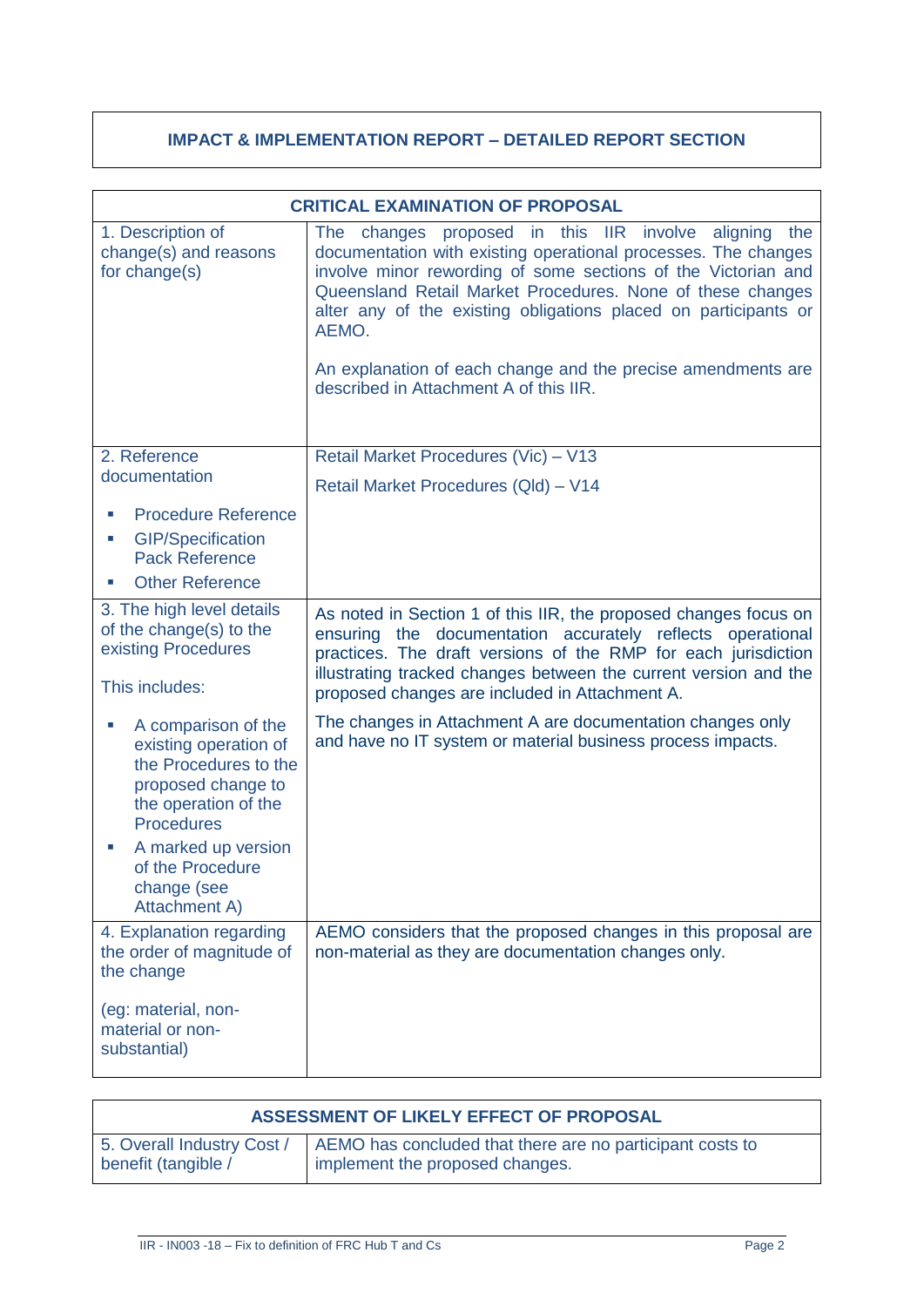| intangible / risk) analysis<br>and/or cost estimates                                       | For AEMO, this is a documentation change only and therefore<br>there are no costs to implement.                                                                                                                                                         |
|--------------------------------------------------------------------------------------------|---------------------------------------------------------------------------------------------------------------------------------------------------------------------------------------------------------------------------------------------------------|
|                                                                                            | In terms of benefits, there are no tangible benefits however an<br>intangible benefit likely to be realised is that the documentation<br>accurately reflects operational practices                                                                      |
| 6. The likely<br>implementation effect of<br>the change(s) on<br>stakeholders              | This is a documentation change only. As such, AEMO or any of the<br>participants will not be required to make any material modifications<br>to their existing systems or business processes.                                                            |
| (e.g. Industry or end-<br>users)                                                           |                                                                                                                                                                                                                                                         |
| 7. Testing requirements                                                                    | None required.                                                                                                                                                                                                                                          |
| 8. AEMO's preliminary<br>assessment of the<br>proposal's compliance<br>with section 135EB: | <b>Consistency with NGL and NGR:</b><br>AEMO's view is that the proposed change is consistent with the<br>NGL and NGR. The proposed change promotes consistency<br>across four jurisdictions.                                                           |
| - consistency with NGL<br>and NGR,                                                         | National gas objective                                                                                                                                                                                                                                  |
| - regard to national gas<br>objective<br>- regard to any applicable<br>access arrangements | "Promote efficient investment in, and efficient operation and use<br>of, natural gas services for the long term interests of consumers of<br>natural gas with respect to price, quality, safety, reliability and<br>security of supply of natural gas." |
|                                                                                            | It is AEMO's view that this change removes any costs associated<br>with unnecessary differences in process and procedures, and is in<br>the long-term interests of consumers as it promotes clarity and<br>consistency.                                 |
|                                                                                            | Applicable access arrangements<br>AEMO's view is that the proposed change is not in conflict with<br>existing Access Arrangements.                                                                                                                      |
| 9. Consultation Forum                                                                      |                                                                                                                                                                                                                                                         |
| <b>Outcomes</b>                                                                            | The expediated process set out in the NGR has been used for this<br>proposed procedure change. AEMO considers the amendments                                                                                                                            |
| (e.g. the conclusions<br>made on the change(s)<br>whether there was                        | are unlikely to have a significant financial or operational impact on<br>Registered Participants therefore no prior consultation has<br>occurred.                                                                                                       |
| unanimous approval, any<br>dissenting views)                                               |                                                                                                                                                                                                                                                         |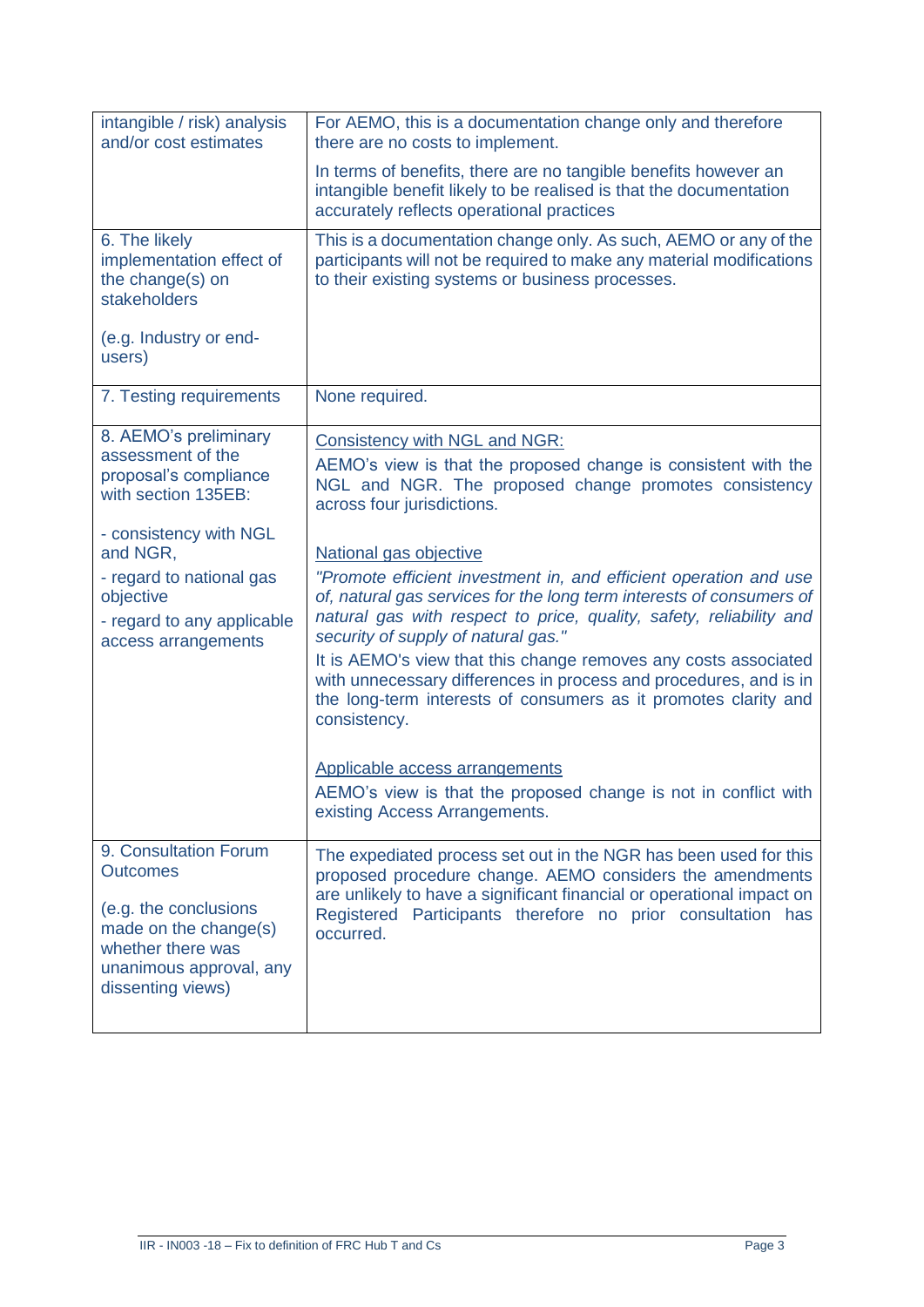| <b>RECOMMENDATION(S)</b>                                                                                                                   |                                                                                                                                                                                                                                                                                                                                                                        |  |  |  |
|--------------------------------------------------------------------------------------------------------------------------------------------|------------------------------------------------------------------------------------------------------------------------------------------------------------------------------------------------------------------------------------------------------------------------------------------------------------------------------------------------------------------------|--|--|--|
| 10. Should the proposed<br>Procedures be made,<br>(with or without)<br>amendments)?                                                        | AEMO recommends that the changes be made as proposed in<br>Attachment A.                                                                                                                                                                                                                                                                                               |  |  |  |
| 11. If applicable, a<br>proposed effective date<br>for the proposed<br>change(s) to take effect<br>and justification for that<br>timeline. | Subject to all necessary approval's AEMO is<br>targeting<br>to<br>implement this initiative on 28 September 2018.<br>To achieve this AEMO proposes the following timeline<br>Issue IIR on 20 July 2018;<br>Submission on IIR close 17 August 2018;<br>$\bullet$<br>AEMO decision on 29 August 2018; and<br>$\bullet$<br>Effective date 28 September 2018.<br>$\bullet$ |  |  |  |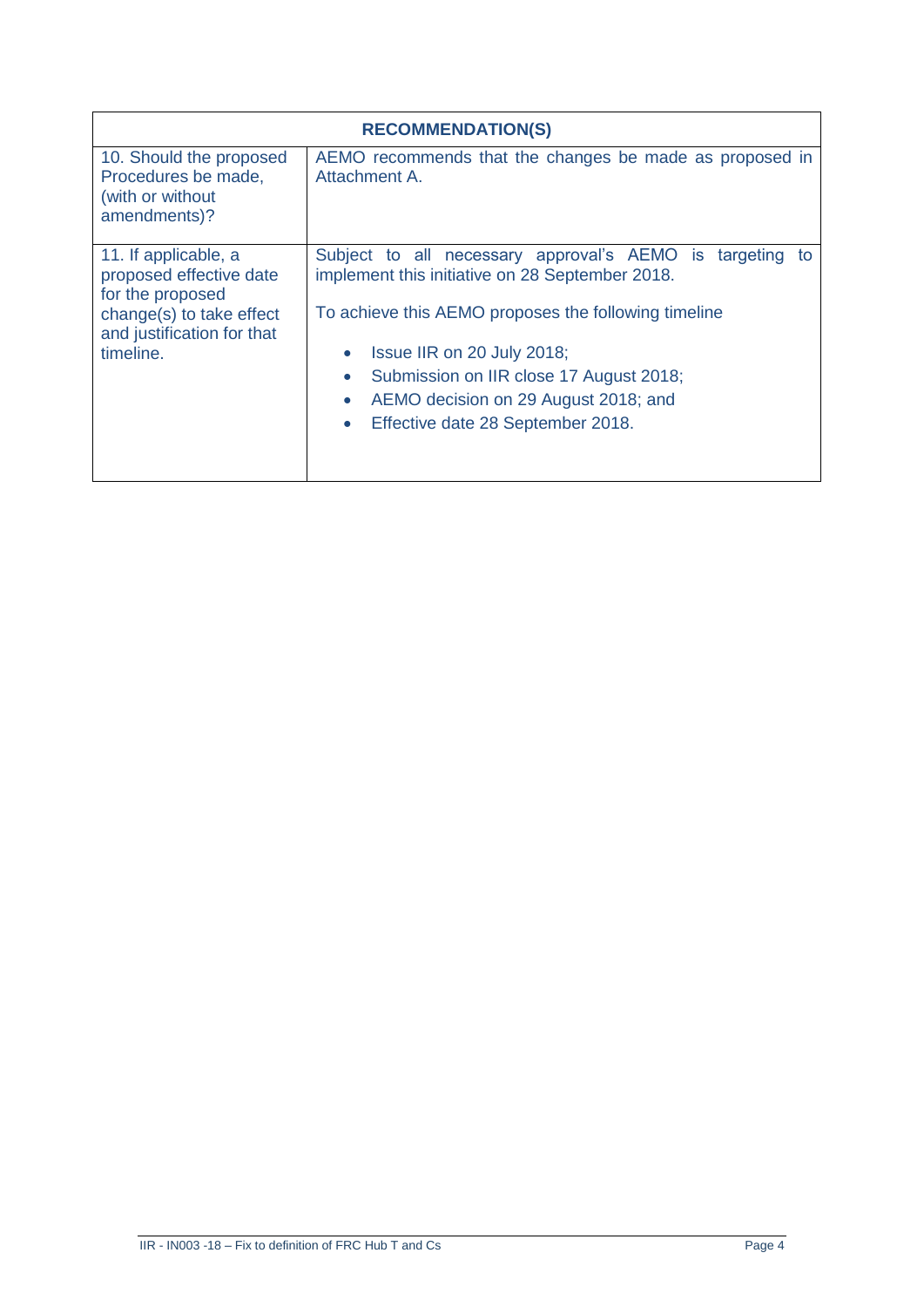## **ATTACHMENT A**

#### **Proposed changes: Retail Market Procedures (RMP)** Red strikeout means delete and blue underline means insert

## **RMP (VIC)**

## **Clause 1.1.1 Definitions**

*FRC HUB Operational Terms and Conditions* means the terms and conditions under which AEMO, each *Market Participant Retailer* and *Distributor* seek connection to and are obliged to operate under when connecting to and issuing or receiving transactions on the *FRC HUB*.

### **Clause 1.2.5 FRC HUB**

#### **1.2.5 FRC HUB**

- $(a)$ In accordance with the certification process (Gas FRC Business to Business Connectivity Testing and System Certification) maintained and published by AEMO, AEMO and each Retailer and Distributor must be certified by AEMO prior to using the FRC HUB for transactions specified in the Gas Interface Protocol.
- AEMO must maintain and publish FRC HUB Operational Terms and  $(b)$ Conditions for the FRC HUB.
- $(c)$ AEMO, prior to implementing changes to the published FRC HUB Operational Terms and Conditions for the FRC HUB, must:
	- provide Market Participants Retailers and Distributors with the  $(i)$ proposed change to the FRC HUB Operational Terms and Conditions;
	- allow a reasonable time to receive Retailer Market Participant and  $(ii)$ Distributor responses to the proposed FRC HUB Operational Terms and Conditions.
- $(d)$ AEMO and each RetailerMarket Participant and Distributor must comply with the FRC HUB Operational Terms and Conditions, as amended and published by AEMO from time to time.
- $(e)$ A breach, by a Retailer or Distributor of the FRC HUB Operational Terms and Conditions, is a taken to be a breach of these Procedures for the purposes of section 91MB of the Law.